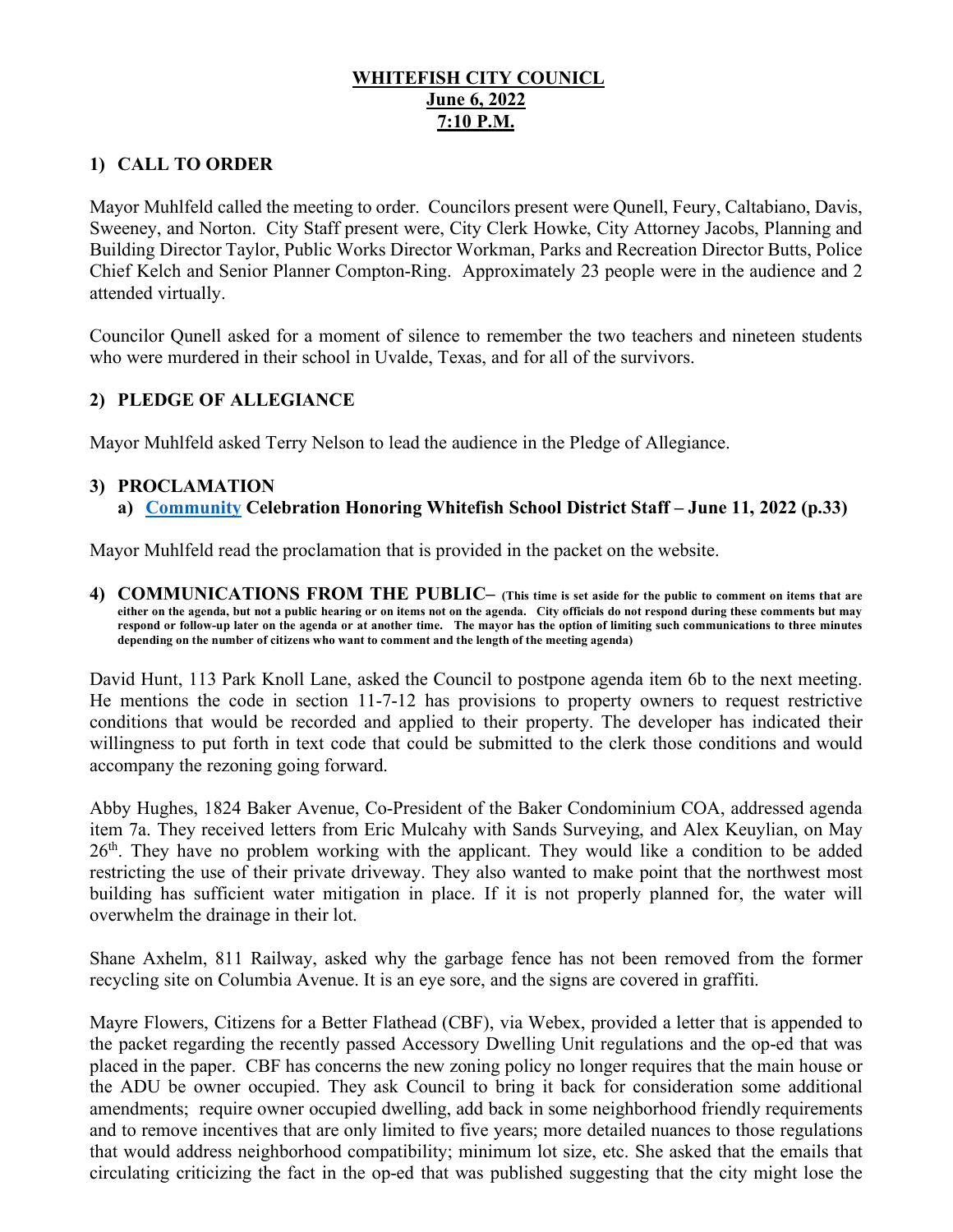opportunity for federal funding, be a part of the public hearing record. She also emailed to the City Clerk at 7:15 p.m. additional comments that are appended to the packet pertaining to the Biden-Harrison Administration Housing Supply Action Plan. CBF supports the use of the accessory dwelling units but make sure that the housing is being created, neighborhood friendly and more likely for our local workforce and family members is really important. She encourages the Council to reconsider this item.

# **5) COMMUNICATIONS FROM VOLUNTEER BOARDS**

# **a) [Sustainable](https://cityofwhitefishmt.sharepoint.com/:b:/g/documents/ERwaRo1eEFtLg7_qZWcHcQwB0mxVrGR7ofDM_iBvN5Pvcg?e=g8tIjT) Tourism Management Plan Steering Committee – Friend of the Fish Banners (p.35)**

Brian Schott, Sustainable Tourism Management Plan Steering Committee Chair presented to the Council a recommendation from the Committee to hang Friend of the Fish Banners. The banners were hung during June through October in 2021 mostly along Highway 93 West. The Committee is recommending including the banners in pedestrian friendly areas for more visibility. There are six different designs; Take it Slow; Enjoy the Ride; Show Respect and Kindness; Recreate Responsibility; Be a Steward of the Land; Fuel our Local Businesses; and Help us Stay Healthy. There are eight proposed locations, and a total of 100 banners. The locations are Edgewood Avenue from the City Beach Overflow parking lot east to Texas Avenue; O'Shaughnessy Building; Depot Street; the parking lot north of the Library; Columbia Avenue near the middle school sports field; the parking lot south of the Library; the Second Street parking lot and along Highway 93 West from the 2<sup>nd</sup> Street bridge to State Park Road.

### **Councilor Sweeney made a motion, seconded by Councilor Feury to adopt the Friend of the Fish Campaign to run from mid-June through mid-October with six messaging's and the locations as presented. The motion carried.**

- **6) CONSENT AGENDA (The consent agenda is a means of expediting routine matters that require the Council's action. Debate does not typically occur on consent agenda items. Any member of the Council may remove any item for debate. Such items will typically be debated and acted upon prior to proceeding to the rest of the agenda. Ordinances require 4 votes for passage – Section 1-6-2 (E)(3) WCC)**
	- **a) [Minutes](https://cityofwhitefishmt.sharepoint.com/:b:/g/documents/EW4StAIdnJFDkQ1VhuTZKyAB2WkzuNsx9T9DFVHeovOQcw?e=CK7a7F) from May 16, 2022, Special Session/ Regular Session (p.47)**
	- **b) [Ordinance No. 22-07;](https://cityofwhitefishmt.sharepoint.com/:b:/g/documents/ES3fmXO4E_pDrxpyzM554_ABK7YUJdQMYVI-u5A3zY4eBQ?e=oRfHp5) An Ordinance rezoning approximately 7.035 acres of land located at the northwest corner of the terminus of Pheasant Run, known as Tract 1 of COS Nos. 19966 in Section 1, Township 30 North, Range 22 West, P.M.M., Flathead County, Montana , from County R-3 (One-family Residential) to WB-2 (Secondary Business District) and WR-2 (Two-family Residential), and adopting findings with respect to such rezone (WZC 22- 02) (Second Reading) (p.55)**
	- **c) [Ordinance No. 22-08;](https://cityofwhitefishmt.sharepoint.com/:b:/g/documents/EdqMOPfz3M9It1Zh_BzYluwBeVftml5op1h3aLtBHzH7JQ?e=0tnrlo) An Ordinance amending Title 7, Chapter 5, Grounds and Vegetation ("City of Whitefish Tree Ordinance"), of the Whitefish City Code (Second Reading) (p.58)**

**Councilor Sweeney made a motion to remove agenda item 6b from the Consent Agenda for discussion.** 

### **Councilor Sweeney made a motion, seconded by Councilor Caltabiano to approve the Consent Agenda as amended. The motion carried.**

Councilor Sweeney asked, and Attorney Jacobs stated we do have a provision in our code which provides for conditional zoning. This generally comes about at the time of application; the applicant proposes additional restrictions on its own development. That is not what happened here. The zone request was not a conditional zoning request. Staff has not received anything from the applicant in writing. Attorney Jacobs stated Park Knoll and the developer can enter into a private agreement which would restrict the zoning.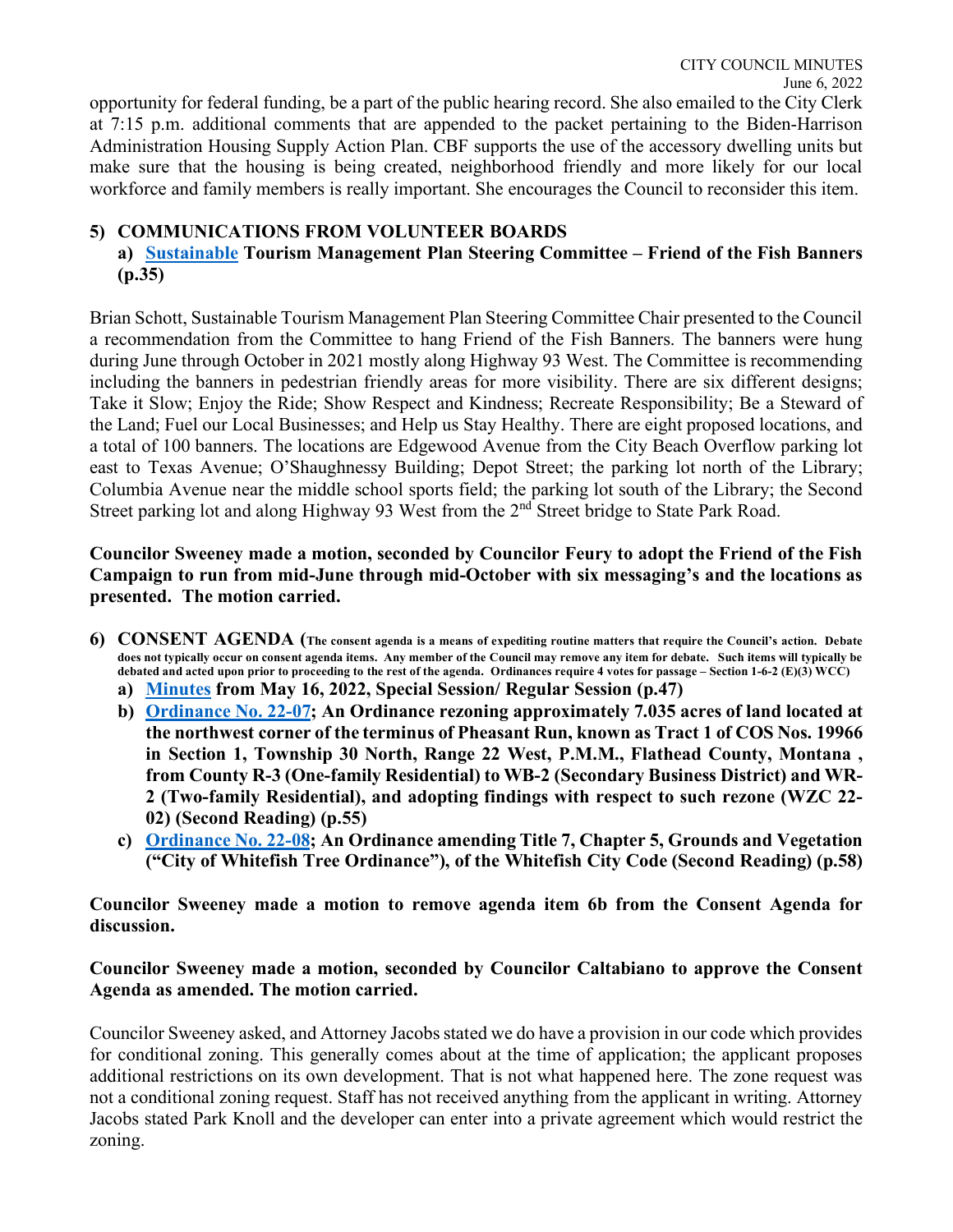Councilor Feury stated we held two public hearings on a specific kind of zoning that is before us tonight in our Ordinance No. 22-07. **Councilor Feury made a motion, seconded by Councilor Sweeney to adopt Ordinance No. 22-07 on second reading. The motion carried 5-1, Councilor Norton voting in opposition.** 

- **7) PUBLIC HEARINGS (Items will be considered for action after public hearings) (Resolution No. 07-33 establishes a 30-minute time limit for applicant's land use presentations. Ordinances require 4 votes for passage – Section 1-6-2 (E)(3) WCC))**
	- **a) [Consideration](https://cityofwhitefishmt.sharepoint.com/:b:/g/documents/EWMNESk1VwxCsBKFkBFyTsYBFO-wyrAllIiDp1GhcS82Iw?e=aLEngE) of a request from Peregrine Automotive LLC for a Preliminary Plat for a seven (7) lot commercial subdivision, located at Tract 6BGA in S1-T30N-R22W, zoned WI/WB-2 SC (Industrial and Warehousing District/Secondary Business District with Special Conditions) (WPP 22-02) POSTPONED FROM MAY 16, 2022, MEETING-PUBLIC HEARING CLOSED (p.66)**

Senior Planner Wendy Compton-Ring provided an update to the Council since the last meeting regarding the easement on the lot two to the north of this project. The applicant did submit letters to the Council answering those two questions. They do not intend to use that parking lot area as access to their subdivision and they will work with the neighbors as far as the exact locations of those spaces.

Mayor Muhlfeld addressed the applicants representative, Brent Foley, Foley Engineering.

Brent reported he and his clients reviewed the agreement documents that are in question. There is no access for his clients through the adjacent property. It is neither needed nor wanted by the applicants. They do not have an intentions to offer or promote any egress through there for business owners, employees or patrons. They prefer the main access to the south be used.

**Councilor Caltabiano made a motion, seconded by Councilor Qunell to approve WPP 22-02, the Finding of Fact in the staff report, and the conditions of approval as recommended by the Planning Board and the Planning Staff. The motion carried.** 

# **b) [Consideration](https://cityofwhitefishmt.sharepoint.com/:b:/g/documents/EY1D1yuxTfBPrfp_MCweeO4B07oA-VYU6XIorxI6jjWigA?e=X6FYza) of a request from Phil Wolf to amend an existing Conditional Use Permit (WCUP 21-10) to remove condition (#7) regarding landscaping, located at 6331 Highway 93 South, zoned WB-2 (Secondary Business District) (WCUP 21-22) (p.128)**

Planning and Building Director Dave Taylor presented the staff report that is provided in the packet. Through the process of approving WCUP 21-10, the Planning Board and the City Council added a condition that a 20-foot landscaping buffer be added along the eastern property line to buffer the proposed use from the adjacent residential properties, providing a landscaping plan in compliance with  $11-4-5(a)(v)(4)$  must be submitted and approved by staff. Since then, Mr. Wolf has submitted a letter asking for that condition to be changed. The Planning Board recommended denial of his request. Six comments were received from the neighbors that are included in the packet.

Mayor Muhlfeld asked for clarification and Director Taylor stated staff agreed with Mr. Wolf's interpretation that abutting was only when two properties abutted one another. If there is a right-of-way between it has never been considered abutting. Staff did not put that condition on the original CUP just because of that.

Mayor Muhlfeld opened the Public Hearing.

Phil Wolf, applicant, stated the original condition did not make any common sense. He does not have a 20-foot buffer nor a way to get water for landscaping. The property to the south has sold and will be required to bring water from Shiloh Avenue. At that time, he would be able to tie into the water to run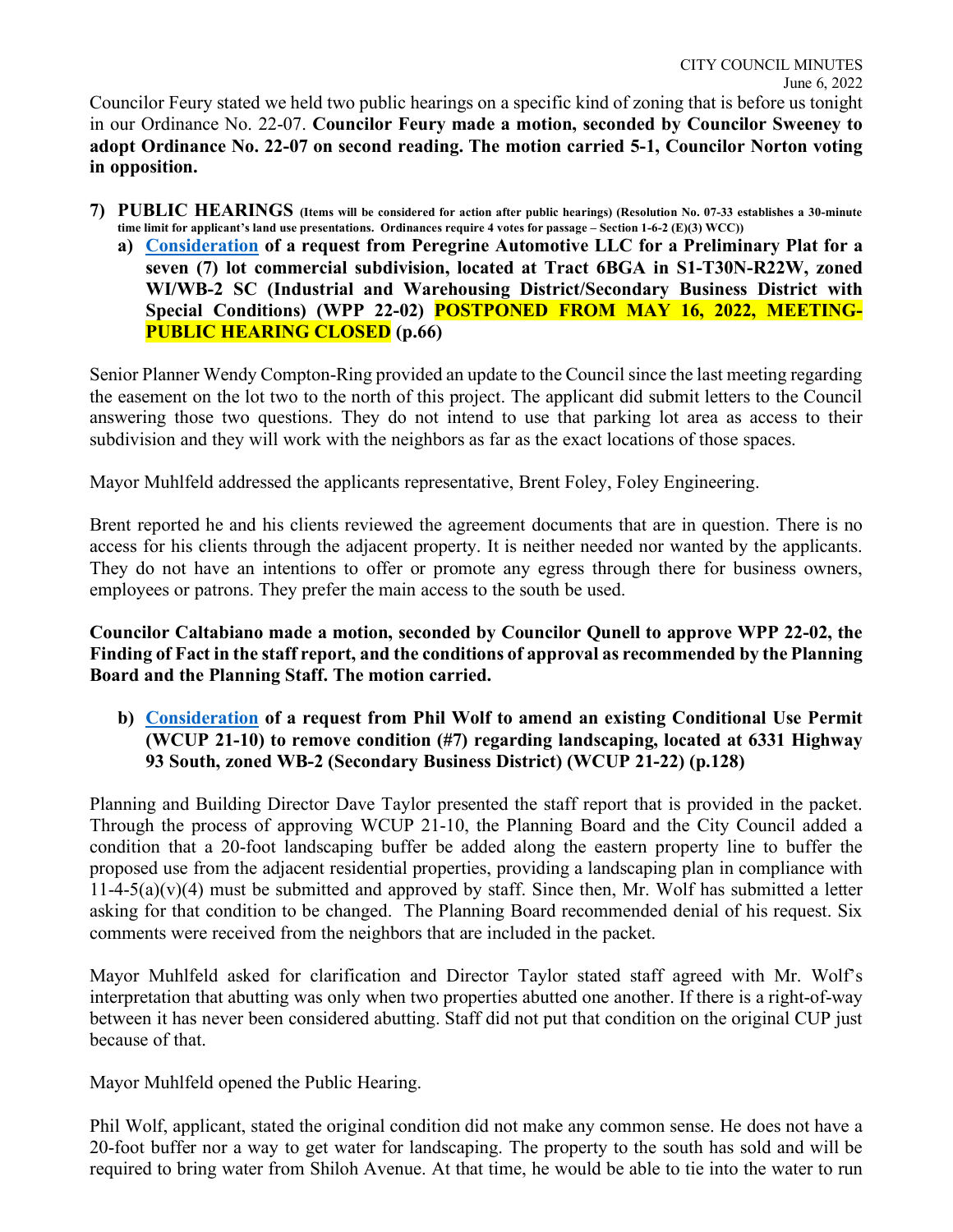irrigation north to the easterly portion of his property. He is asking to reduce the buffer area and allow for time to tie into the water system to the south.

Burt Boessneck, 727 Lena Joy, stated as a resident in the condo's east of the property, fencing would work equally as well as landscaping. They are asking the Council to enforce the condition that was placed on the permit.

Mayre Flowers, Citizens for a Better Flathead, via Webex, stated per Whitefish City Code 11-4-8, a buffer provides screening for the property. She encourages the Council to take time in considering this and make sure this one situation does not impact future development for adequate sidewalks and buffering for the future extension of the road.

There being no further public comment, Mayor Muhlfeld closed the Public Hearing and turned the matters over to the Council for their Consideration.

**Councilor Sweeney made a motion seconded by Councilor Qunell to amend Condition #7 to require a minimum buffer of not less than 7 feet and that the required landscaping be consistent with city code and to take place in conjunction with the project to the south and the placement of the watering system. The motion carried.** 

# **8) COMMUNICATIONS FROM CITY ATTORNEY**

# **a) [Renovations](https://cityofwhitefishmt.sharepoint.com/:b:/g/documents/EecGIDk72cVKtVfnP4A8JSsBw96hk2uQERUB7yi89FcaXQ?e=FXFFmC) to the Whitefish Municipal Golf Course (p.169)**

City Attorney Jacobs presented her staff report that is provided in the packet on the website. Mayor Muhlfeld addressed Terry Nelson, Whitefish Lake Golf Course General Manager. He reported the improvements will stay in the same footprint of the building. There are plans to improve the kitchen and add a second level for office spaces.

**Councilor Caltabiano made a motion, seconded by Councilor Sweeney to provide consent for the proposed remodel and direct staff to memorialize such consent. The motion carried.** 

# **9) COMMUNICATIONS FROM CITY MANAGER**

**a) [Written report](https://cityofwhitefishmt.sharepoint.com/:b:/g/documents/ER5vLgyy94NOvrazkI56FfgBElnvsjfmjMJdqFHND6UhnQ?e=jn65La) enclosed with the packet. Questions from Mayor and Council? (p.177)**

#### **None**

# **b)** Other items arising between June 1st through June 6<sup>th</sup>

City Manager Smith was absent due to attending a conference in Texas. Mayor Muhlfeld reminded the Council of the budget meeting on Monday, June 13<sup>th</sup>, and a meeting with the Flathead Conservation District on Tuesday, June  $14<sup>th</sup>$  at 7:00 p.m.

#### **10) COMMUNICATIONS FROM MAYOR AND CITY COUNCILORS a) [Letter](https://cityofwhitefishmt.sharepoint.com/:b:/g/documents/Eazu4dt9-EVIoHvtANljmUIB_fPPn-9mLuXwMkKyaICeqQ?e=QSEL5s) from Holly Crancer regarding the overtime parking regulation (p.179)**

Councilor Norton addressed the letter and was wondering if we can improve the situation downtown. Director Workman stated he does not think more signs are needed. Chief Kelch encourages the motoring public ensure they read rules and regulations of towns that they visit. There are different parking regulations in every community. It is the operator's responsibility to ensure that they read the signage, not necessarily directly in front of the parking stall, but the area surrounding such. Councilor Feury stated he would reply to her letter and state Central Avenue is signed every four spaces and that is the only area